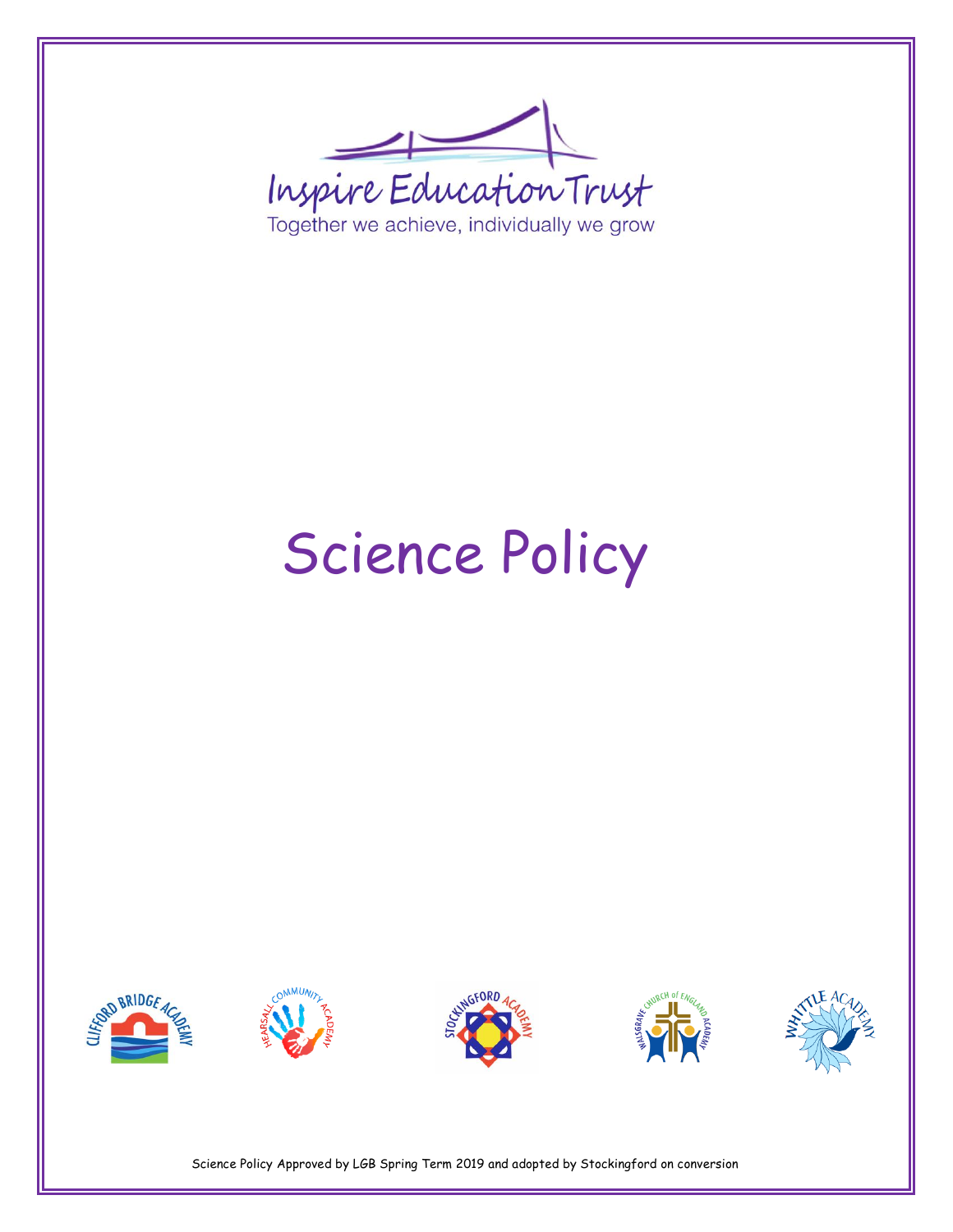Science Policy Approved by LGB Spring Term 2019 and adopted by Stockingford on conversion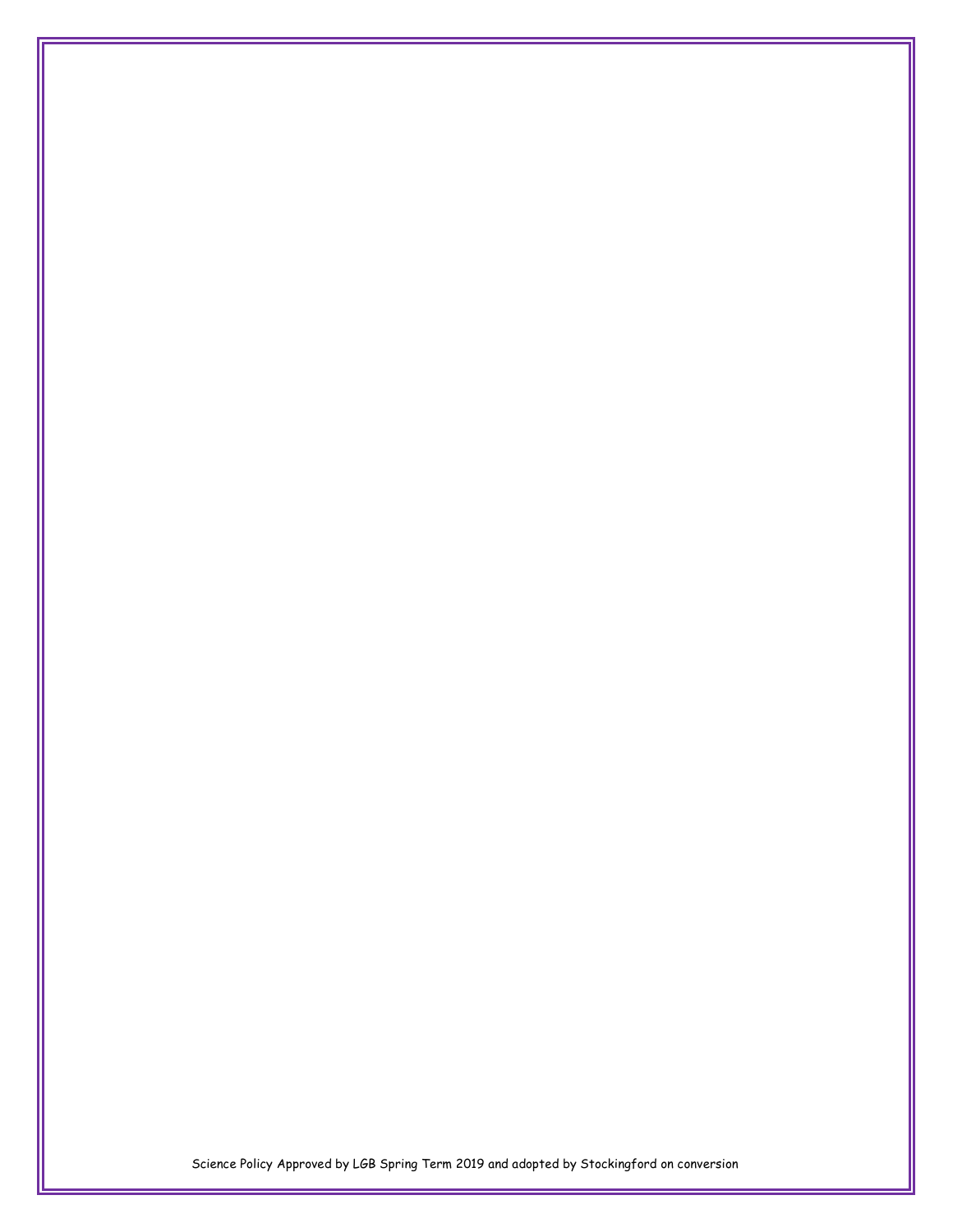

# **Science Policy**

# **Aims**

A high-quality science education provides the foundations for understanding the world through the specific disciplines of biology, chemistry and physics. Science has changed our lives and is vital to the world's future prosperity, and all pupils should be taught essential aspects of the knowledge, methods, processes and uses of science. Through building up a body of key foundational knowledge and concepts, pupils should be encouraged to recognise the power of rational explanation and develop a sense of excitement and curiosity about natural phenomena. They should be encouraged to understand how science can be used to explain what is occurring, predict how things will behave, and analyse causes.

The national curriculum for science aims to ensure that all pupils:

- develop **scientific knowledge and conceptual understanding** through the specific disciplines of biology, chemistry and physics
- develop understanding of the **nature, processes and methods of science**  through different types of science enquiries that help them to answer scientific questions about the world around them
- are equipped with the scientific knowledge required to understand the **uses and implications** of science, today and for the future.

# **Scientific knowledge and conceptual understanding**

The programmes of study describe a sequence of knowledge and concepts. While it is important that pupils make progress, it is also vitally important that they develop secure understanding of each key block of knowledge and concepts in order to progress to the next stage. Insecure, superficial understanding will not allow genuine progression: pupils may struggle at key points of transition (such as between primary and secondary school), build up serious misconceptions, and/or have significant difficulties in understanding higher-order content.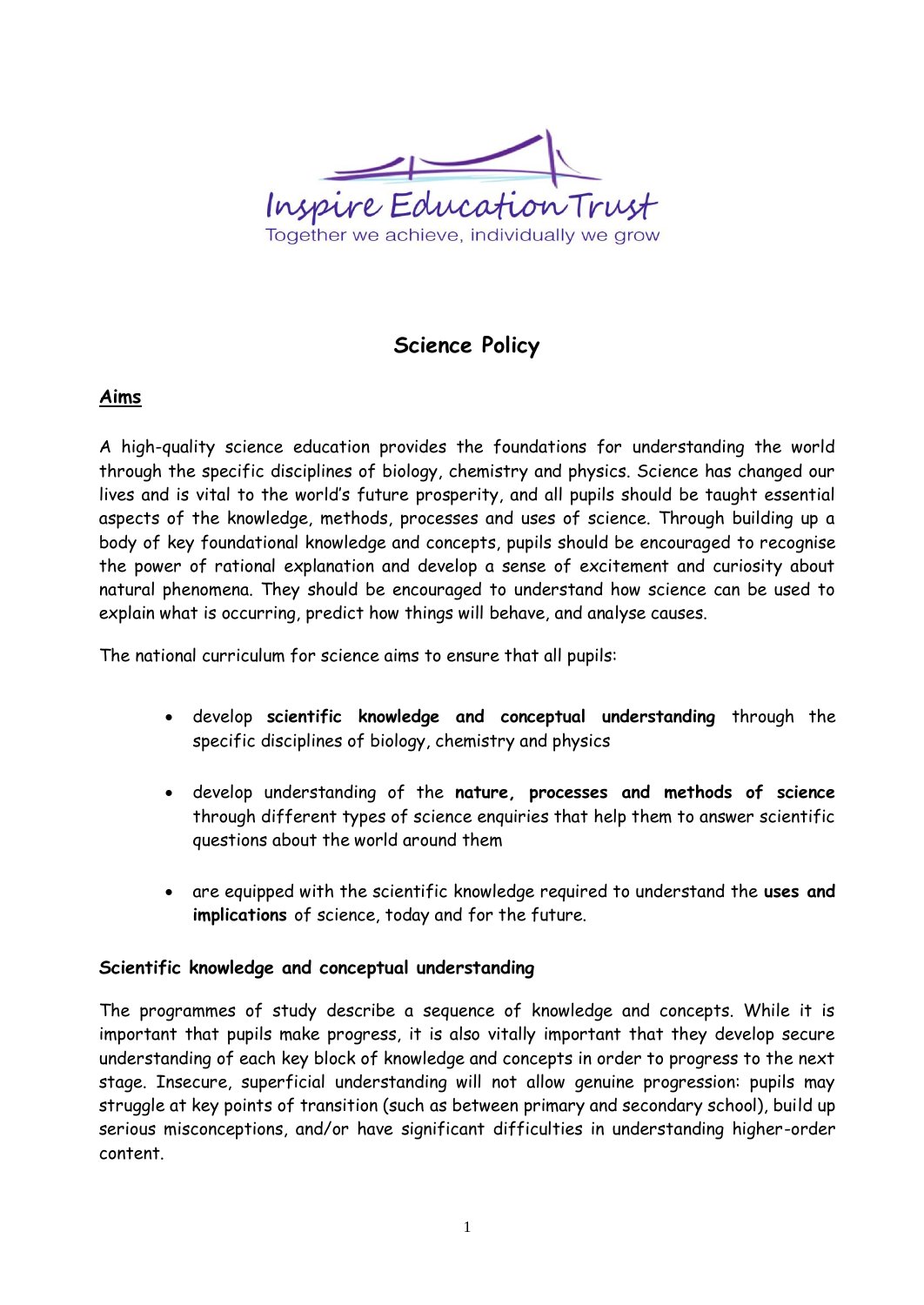Pupils should be able to describe associated processes and key characteristics in common language, but they should also be familiar with, and use, technical terminology accurately and precisely. They should build up an extended specialist vocabulary. They should also apply their mathematical knowledge to their understanding of science, including collecting, presenting and analysing data. The social and economic implications of science are important but, generally, they are taught most appropriately within the wider school curriculum: teachers will wish to use different contexts to maximise their pupils' engagement with and motivation to study science.

#### **The nature, processes and methods of science**

 'Working scientifically' specifies the understanding of the nature, processes and methods of science for each year group. It should not be taught as a separate strand. The notes and guidance give examples of how 'working scientifically' might be embedded within the content of biology, chemistry and physics, focusing on the key features of scientific enquiry, so that pupils learn to use a variety of approaches to answer relevant scientific questions. These types of scientific enquiry should include: observing over time; pattern seeking; identifying, classifying and grouping; comparative and fair testing (controlled investigations); and researching using secondary sources. Pupils should seek answers to questions through collecting, analysing and presenting data. '

# **Teaching and learning style**

 We use a variety of teaching and learning styles in science lessons. Our principal aim is to develop children's knowledge, skills, and understanding. Sometimes, we do this through whole-class teaching, while at other times, we engage the children in an enquiry-based research activity and we have ensured on the medium-term plan that there are multiple opportunities for the children to take part in investigation-based lessons. We encourage the children to ask, as well as answer, scientific questions. They have the opportunity to use a variety of data, such as statistics, graphs, pictures and photographs. They use ICT in science lessons because it enhances their learning. They take part in role-play and discussions, and they present reports to the rest of the class. They engage in a wide variety of problem-solving activities. Wherever possible, we involve the pupils in real scientific activities, e.g. investigating a local environmental problem, or carrying out a practical experiment and analysing the results.

 We recognise that in all classes, children have a wide range of scientific abilities, and we ensure that we provide suitable learning opportunities for all children by matching the challenge of the task to the ability of the child. We achieve this in a variety of ways:

- setting tasks which are open-ended and can have a variety of responses;
- setting tasks of increasing difficulty;
- grouping children by ability and setting different tasks for each ability group;
- providing resources of different complexity, matched to the ability of the child.
- Differentiating expectations for the children's evaluations of the sessions or investigations, they take part in.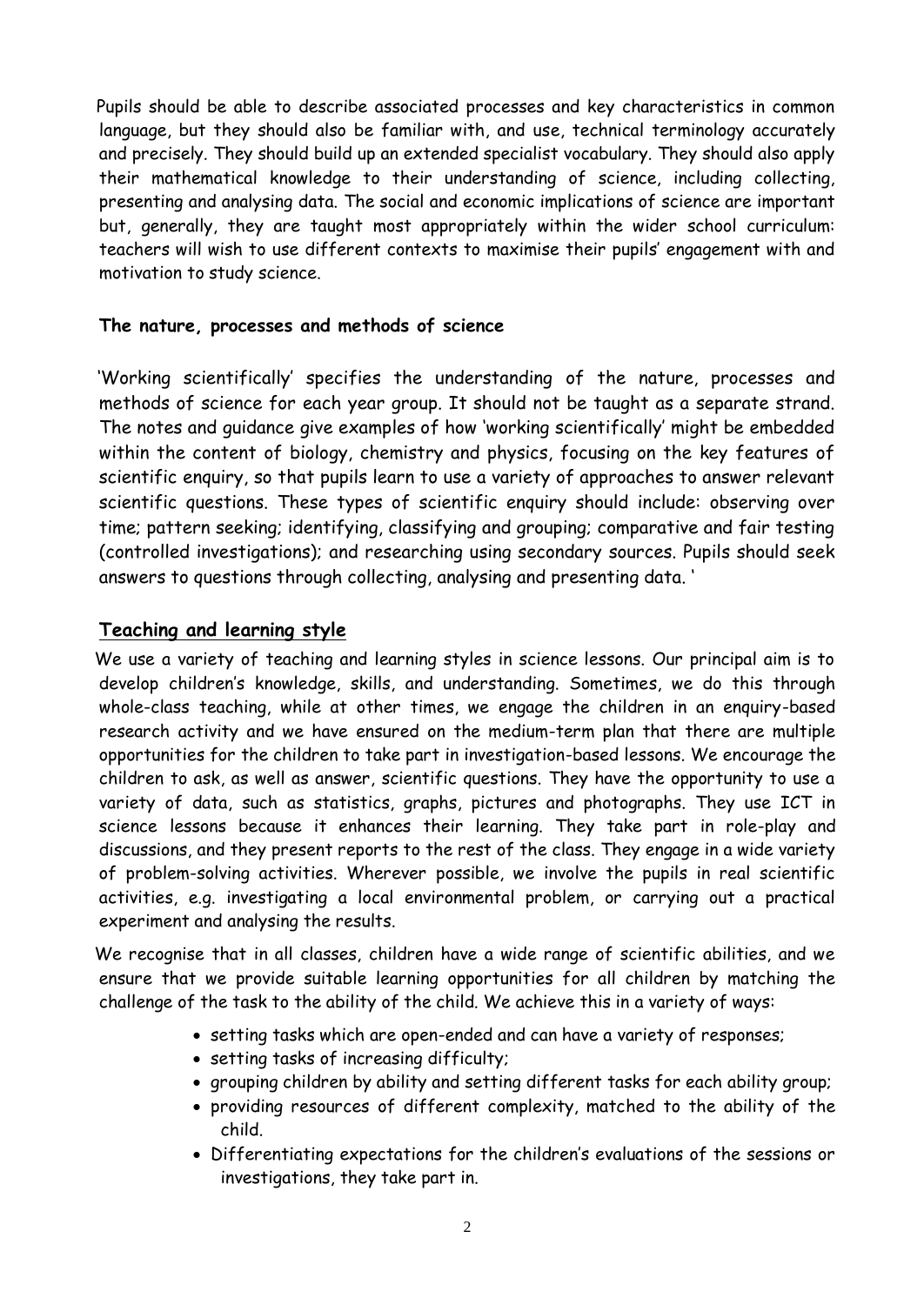# **Science Curriculum Planning**

 Science is a core subject in the National Curriculum. The school uses the National Curriculum objectives as the basis of its planning.

 We carry out our curriculum planning in science in three phases (long-term, medium-term and short-term). The long-term plan maps the scientific topics studied in each term during the Key Stage. This is worked out in conjunction with our scheme of work (Collins, Snap Science and Cornerstones 'Love to Investigate'). We aim to combine the scientific study with work in other subject areas where appropriate particularly where the theme focus is STEM based.

 Our medium-term plans are based on the school's scheme of work (Collins, Snap Science Cornerstones 'Love to Investigate'). The Science Co-ordinator's Team has an overview of the topics which are being studied.

 The class teacher is responsible for using the weekly lesson, which is provided by Collins and Cornerstones (short-term plans). These plans list the specific learning objectives and expected outcomes of each lesson. The class teacher then highlights the lesson plan to make the Science leader aware of how the lesson was taught and adds a brief lesson evaluation. The class teacher keeps a copy of these plans as well as submitting a copy to SMT in the individual schools agreed process.

 The topics in science are planned so they build on prior learning. We ensure that there are opportunities for children of all abilities to develop their skills and knowledge in each unit, and we also build progression into the science scheme of work, so that the children are increasingly challenged as they move up through the school.

# **The Early Years Foundation Stage**

We teach science in reception classes as an integral part of the topic work covered during the year. As the reception class is part of the Early Year's Foundation Stage of the National Curriculum, we relate the scientific aspects of the children's work to the objectives set out in the Early Learning Goals (ELGs) which underpin the curriculum planning for children aged three to five. Science makes a significant contribution to developing a child's understanding of the world, e.g. through investigating what floats and what sinks when placed in water.

# **The Contribution of Science to Teaching in Other Curriculum Areas**

# **English**

Science contributes significantly to the teaching of English in our school by actively promoting the skills of reading, writing, speaking and listening. Some of the texts that the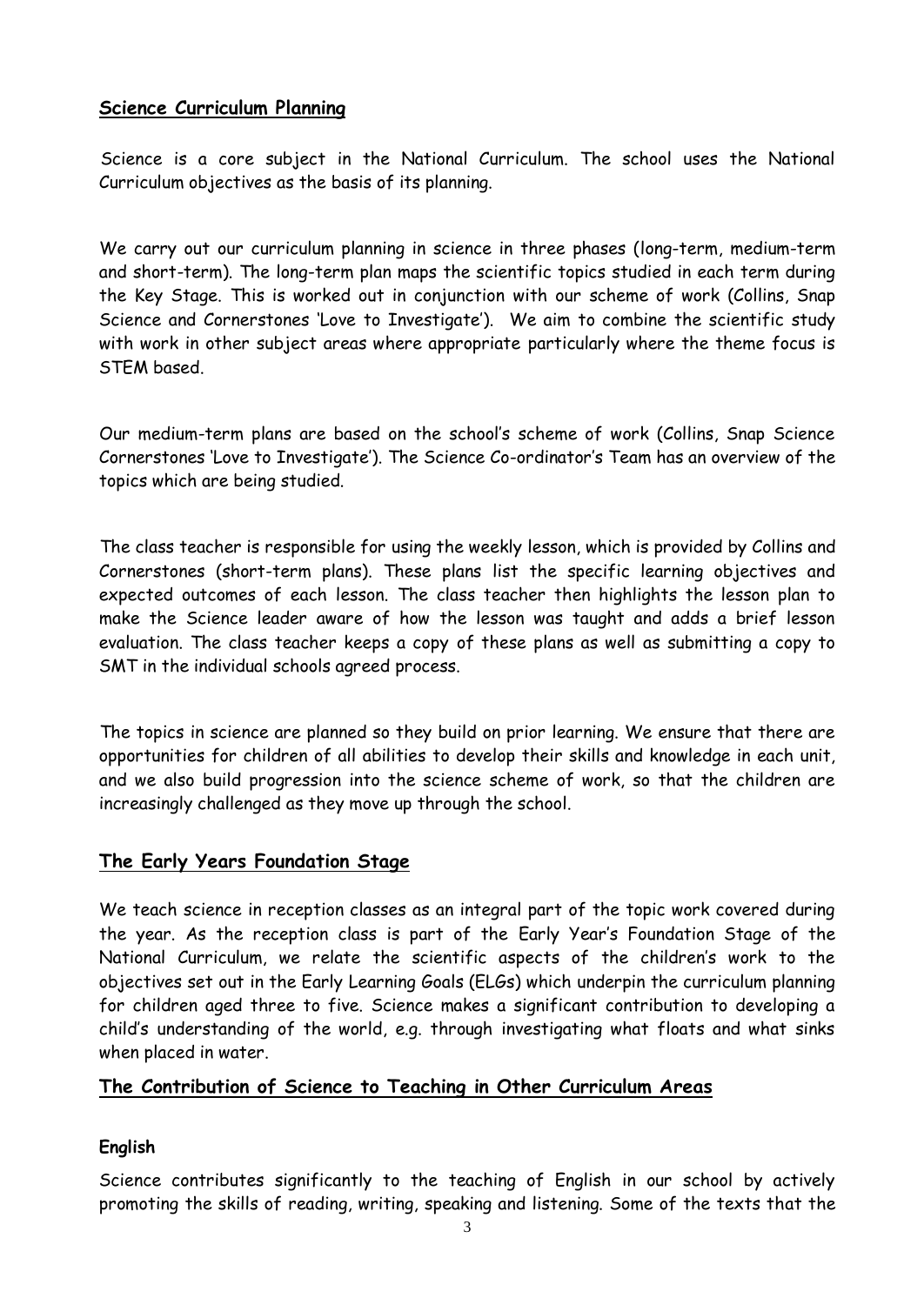children study in English may be of a scientific nature. The children develop oral skills in science lessons through discussions (e.g. of the environment) and through recounting their observations of scientific experiments. They develop their writing skills through writing reports and projects and by recording information.

#### **Mathematics**

Science contributes to the teaching of mathematics in a number of ways. When the children use weights and measures, they are learning to use and apply number. Through working on investigations, they learn to estimate and predict. They develop accuracy in their observation and recording of events. Many of their answers and conclusions include numbers.

#### **Personal, social, health and citizenship education (PSHCE)**

Science makes a significant contribution to the teaching of PSHE and citizenship. This is mainly in two areas. Firstly, the subject matter lends itself to raising matters of citizenship and social welfare. For example, children study the way in which people recycle material and how environments are changed for better or worse. Secondly, the subject gives children numerous opportunities to debate and discuss. Science thus promotes the concept of positive citizenship.

#### **Spiritual, moral, social and cultural development**

Science teaching offers children many opportunities to examine some of the fundamental questions in life, e.g. the evolution of living things and how the world was created. Through many of the amazing processes that affect living things, children develop a sense of awe and wonder regarding the nature of our world. Science raises many social and moral questions. Through the teaching of science, children have the opportunity to discuss, for example, the effects of smoking, and the moral questions involved in this issue. We give them the chance to reflect on the way people care for the planet, and how science can contribute to the way in which we manage the Earth's resources. Science teaches children about the reasons why people are different and, by developing the children's knowledge and understanding of physical and environmental factors, it promotes respect for other people.

# **Science and ICT**

ICT enhances the teaching of science in our school significantly, because there are some tasks for which ICT is particularly useful. It also offers ways of impacting on learning which are not possible with conventional methods. Data loggers may be used to assist in the collection of data and in producing tables and graphs. Children use ICT to record, present and interpret data, to review, modify and evaluate their work, and to improve its presentation. Children learn how to find, select, and analyse information on the Internet and on other media.

# **Science and Inclusion**

At our school, we teach science to all children, whatever their ability and individual needs. Science forms part of the school curriculum policy to provide a broad and balanced education to all children. Through our science teaching, we provide learning opportunities that enable all pupils to make good progress. We strive hard to meet the needs of those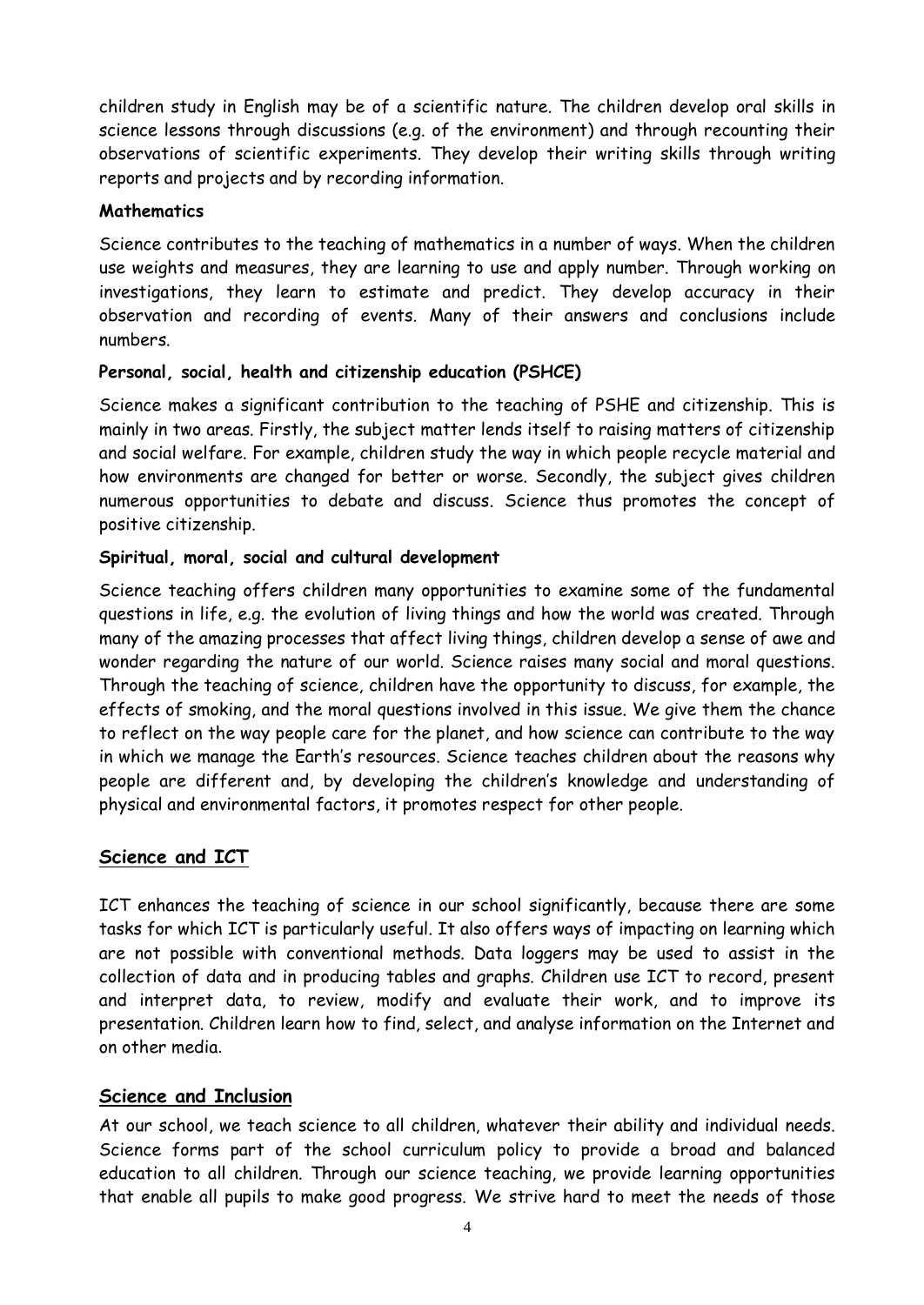pupils with special educational needs, those with disabilities, those with special gifts and talents, and those learning English as an additional language, and we take all reasonable steps to achieve this

When progress falls significantly outside the expected range, the child may have special educational needs. Our assessment process looks at a range of factors – classroom organisation, teaching materials, teaching style and differentiation – so that we can take some additional or different action to enable the child to learn more effectively. This ensures that our teaching is matched to the child's needs.

 Individual education plans (IEP) are created for children with special education needs. The IEP may include, as appropriate, specific targets relating to science.

We enable all pupils to have access to the full range of activities involved in learning science. Risk assessments are carried out for any activity which could pose a risk.

# A**ssessment for Learning**

Teachers will assess children's work in science by making informal judgements during lessons. On completion of a piece of work, the teacher assesses it, and uses this assessment to plan for future learning. Written or verbal feedback is given to the child to help guide his/her progress. Older children are encouraged to make judgements about how they can improve their own work.

The new scheme of work has a built-in formative assessment throughout. It supports teachers in tracking progress, recording judgements and providing evidence of learning. The teacher uses this information as the basis for assessing the progress of each child. Alongside this, teachers will also complete a summative assessment of the children after each unit of work, which is generally every half term.

Teachers make an assessment of the children's work in science at the end of Key Stage 1. There are no longer any national tests in Science at the end of Key Stage 2, however some schools may be sampled using these tests at the end of Year 6. We report the teacher assessments at the end of Year 6.

# **Resources**

We have sufficient resources for all science teaching units individual schools and across the Trust. We keep these in central stores, where both general science resources and unit specific ones can be accessed. All libraries contain a good supply of science topic books and there is computer software to support children's learning. The science lead will also look at units in advance to identify any resources that need to be supplied. This is done for the teachers to allow lessons to take place regularly with a full range of appropriate resources.

# **Health and safety**

In this subject, the general teaching requirement for health and safety applies. We teach children how to follow proper procedures and to use resources appropriately and follow guidelines given.